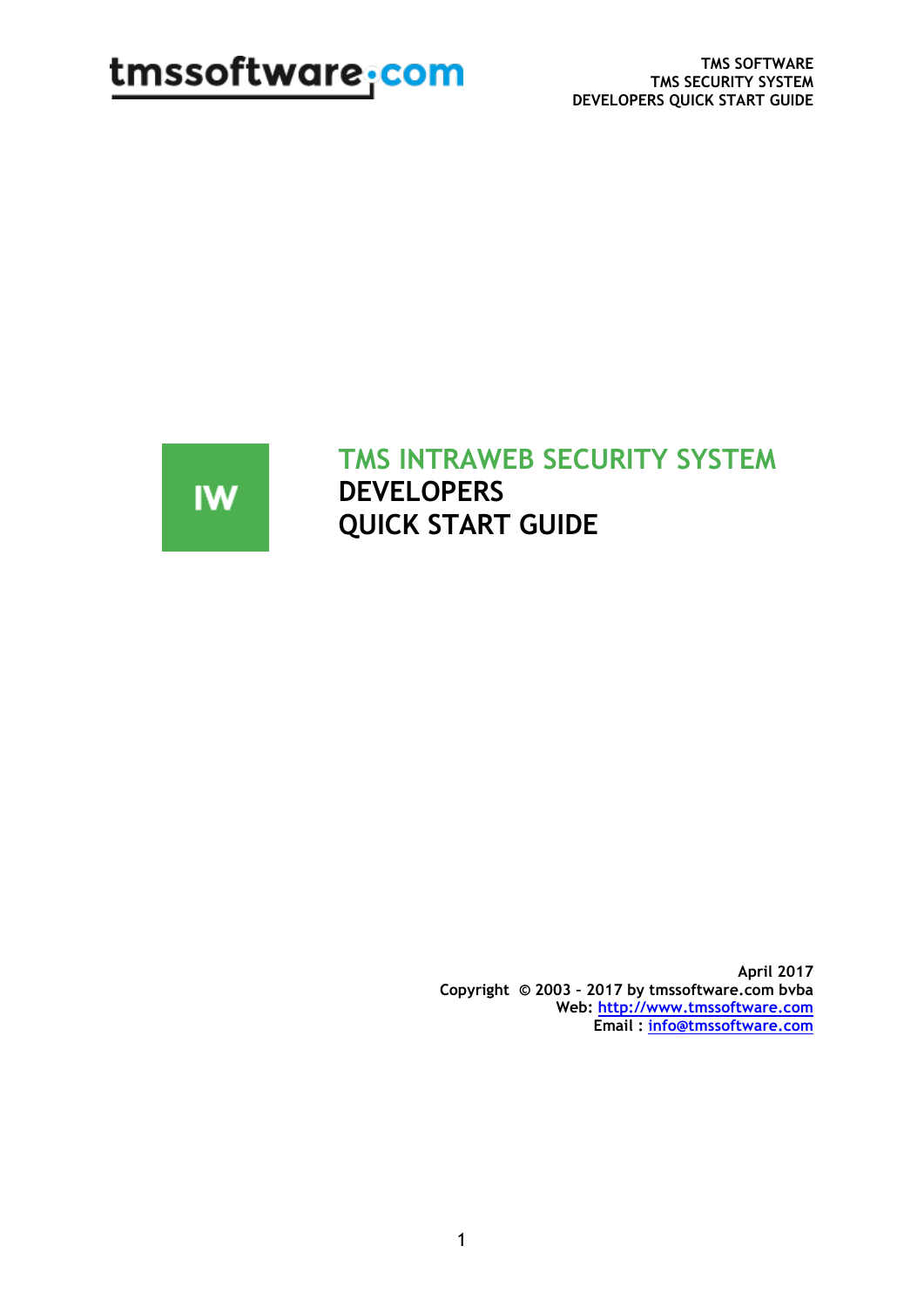## **Contents**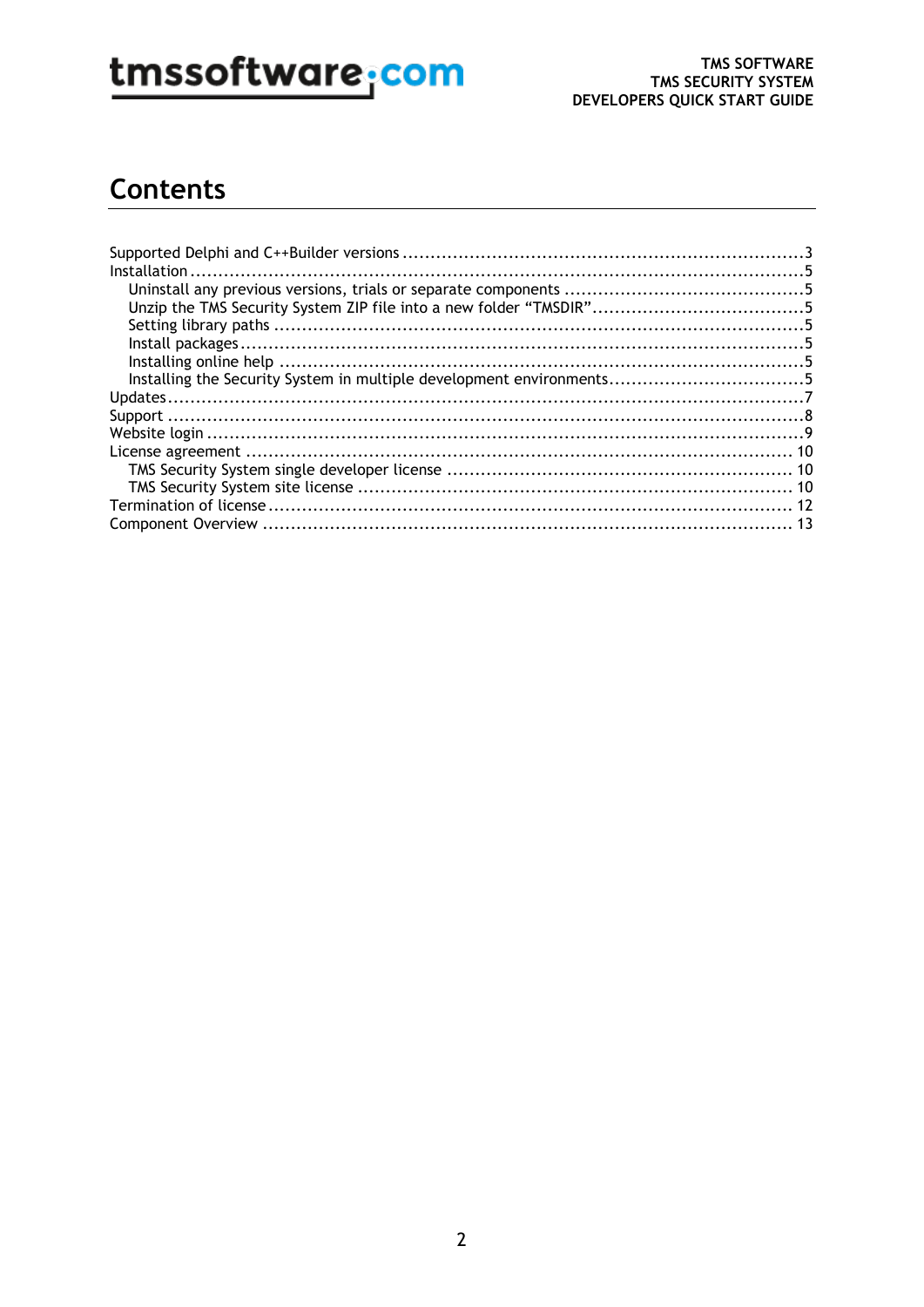## <span id="page-2-0"></span>**Supported Delphi and C++Builder versions**

The TMS Security System supports following development environments:

Delphi 2009 (Professional, Enterprise, Architect) Delphi 2010 (Professional, Enterprise, Architect) Delphi XE (Professional, Enterprise, Architect) Delphi XE2 (Professional, Enterprise, Architect) Delphi XE3 (Professional, Enterprise, Architect) Delphi XE4 (Professional, Enterprise, Architect) Delphi XE5 (Professional, Enterprise, Architect) Delphi XE6 (Professional, Enterprise, Architect) Delphi XE7 (Professional, Enterprise, Architect) Delphi XE8 (Professional, Enterprise, Architect) Delphi 10 Seattle (Professional, Enterprise, Architect) Delphi 10.1 Berlin (Professional, Enterprise, Architect) Delphi 10.2 Tokyo (Professional, Enterprise, Architect) C++Builder 2009 (Professional, Enterprise, Architect) C++Builder 2010 (Professional, Enterprise, Archtitect) C++Builder XE (Professional, Enterprise, Architect) C++Builder XE2 (Professional, Enterprise, Architect) C++Builder XE3 (Professional, Enterprise, Architect) C++Builder XE4 (Professional, Enterprise, Architect) C++Builder XE5 (Professional, Enterprise, Architect) C++Builder XE6 (Professional, Enterprise, Architect) C++Builder XE7 (Professional, Enterprise, Architect) C++Builder XE8 (Professional, Enterprise, Architect)

C++Builder 10 Seattle (Professional, Enterprise, Architect)

C++Builder 10.1 Berlin (Professional, Enterprise, Architect)

C++Builder 10.2 Tokyo (Professional, Enterprise, Architect)

The TMS Security System supports IntraWeb 10,11,12,14.

For IntraWeb 10: IntraWeb 10.0.17 or higher is required For IntraWeb 11: IntraWeb 11.0.22 or higher is required

The TMS Security System can be simultaneously installed and used on multiple development environments on a single machine.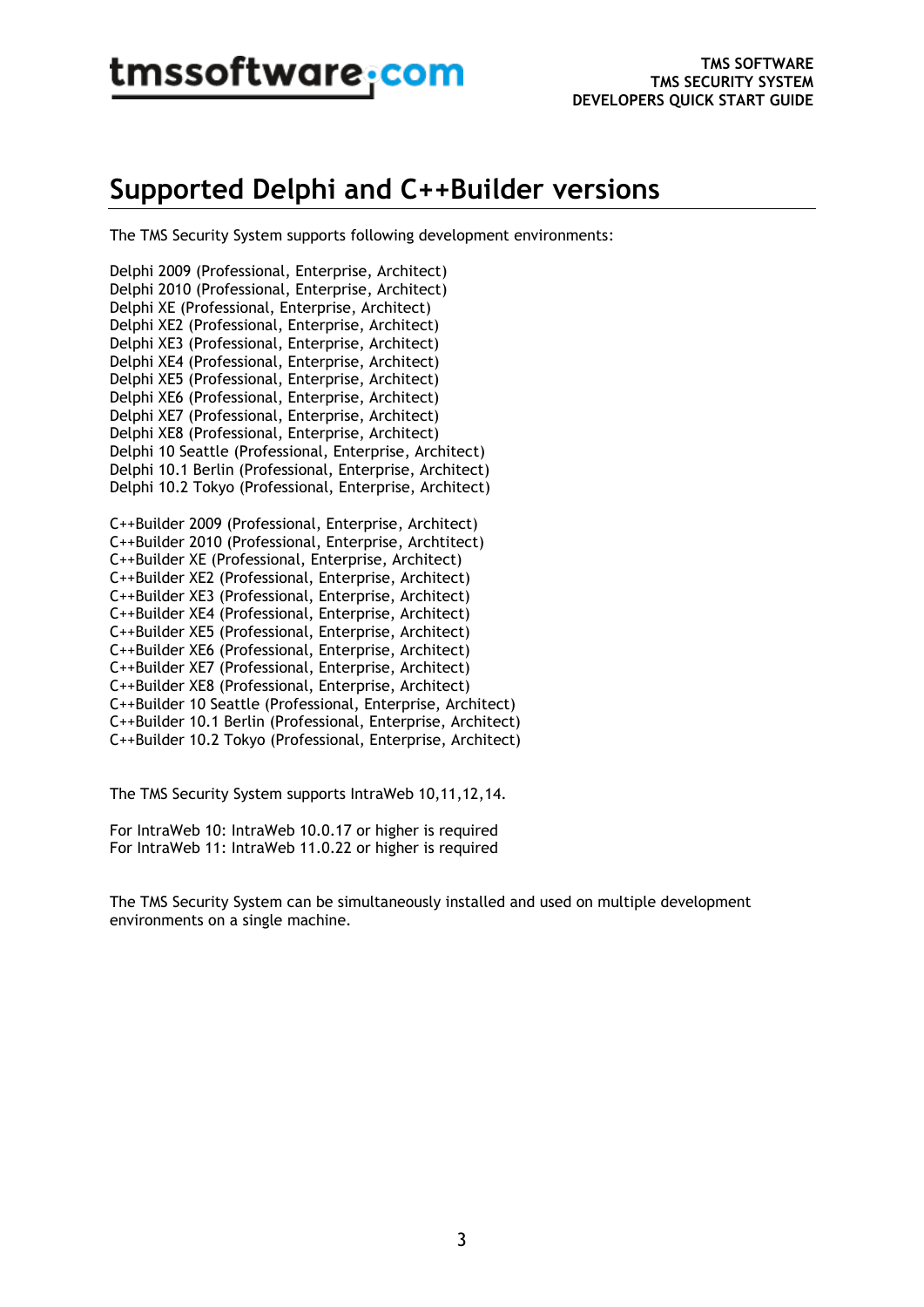## **Supported Operating Systems**

Windows Vista Windows 2008 server Windows 7 Windows 8 Windows 10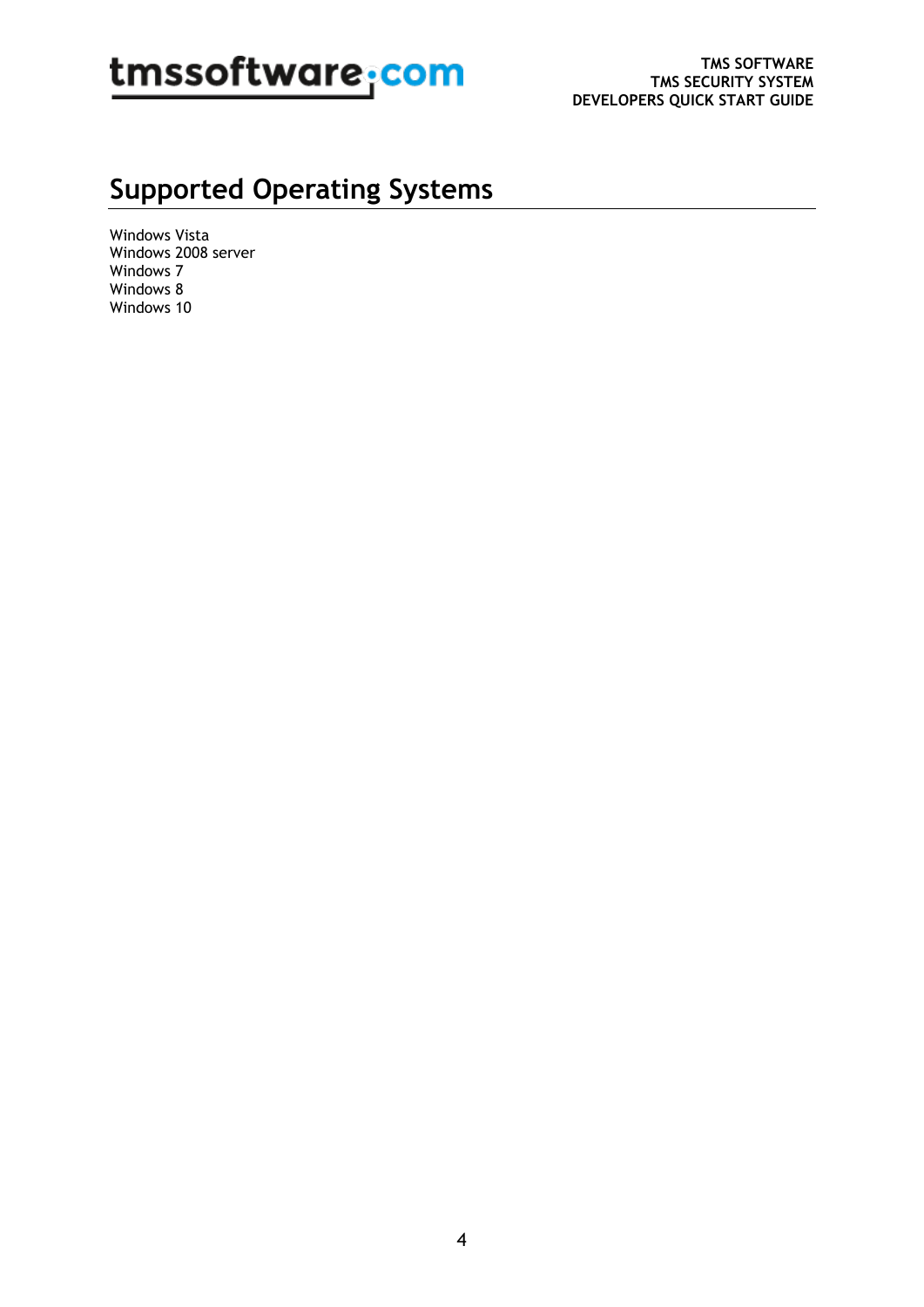## <span id="page-4-0"></span>**Installation**

#### <span id="page-4-1"></span>Uninstall any previous versions, trials or separate components

Make sure to first uninstall any possible previous version of the TMS Security System that might have been previously installed. A correct uninstall means:

- Remove the package through Component, Install packages …, Remove
- Delete ALL component DCU, OBJ, HPP, PAS, BPL, BPI, DCP, LIB files
- Remove the path from the library path via Tools, Environment options, Library, Library path

#### <span id="page-4-2"></span>Unzip the TMS Security System ZIP file into a new folder "TMSDIR"

Make sure to unzip with option to keep the relative directory structure. "TMSDIR" can be your directory of choice, for example: C:\Program Files\Borland\TMS\

#### <span id="page-4-3"></span>Setting library paths

Under Tools, Environment Options, Library, Library path, add the directory where the TMS components have been installed to the library path as well as the subdirectory XlsAdapter, ie. "TMSDIR"

#### <span id="page-4-4"></span>Install packages

Please refer to "install.txt" for installation instructions

### <span id="page-4-5"></span>Installing online help

Go through menu Help, Customize and add following file to the Index tab:

Delphi 2009 : close the IDE & run RegHelp2 –I SECURITYSYSTEMDRS2009W.Hxx Delphi 2010 : close the IDE & run RegHelp2 –I SECURITYSYSTEMDRS2010W.Hxx Delphi XE : close the IDE & run RegHelp2 –I SECURITYSYSTEMDRSXE.Hxx

C++Builder 2009 : close the IDE & run RegHelp2 –I SECURITYSYSTEMBRS2009W.Hxx C++Builder 2010 : close the IDE & run RegHelp2 –I SECURITYSYSTEMBRS2010W.Hxx C++Builder XE : close the IDE & run RegHelp2 –I SECURITYSYSTEMBRSXE.Hxx

<span id="page-4-6"></span>Installing the Security System in multiple development environments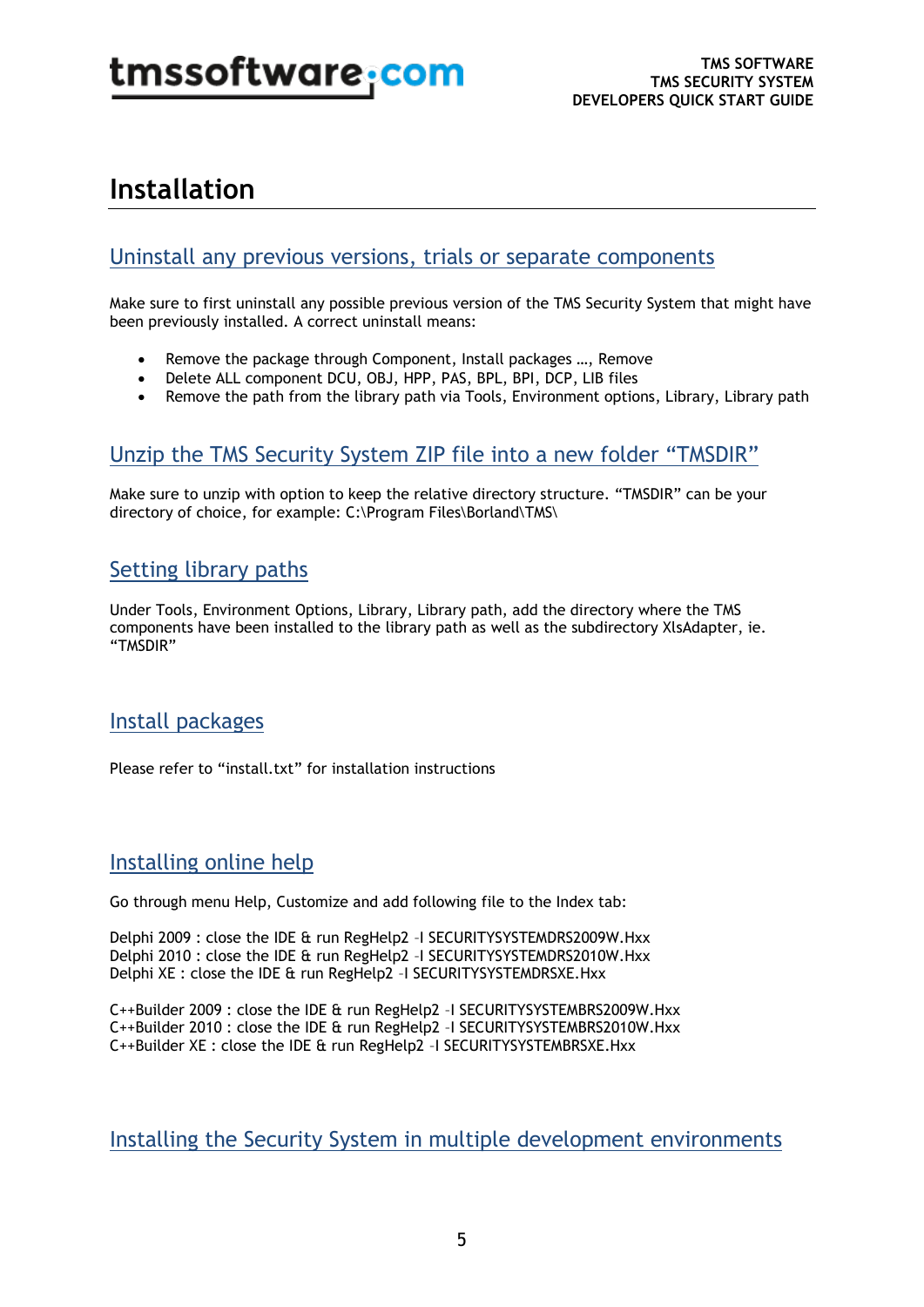The recommended procedure to install the Security System in different Delphi or C++Builder environments on a single machine is to unzip the TMS Security System into a different folder for each Delphi or C++Builder version and to use as such a different library path for each Delphi or C++Builder version.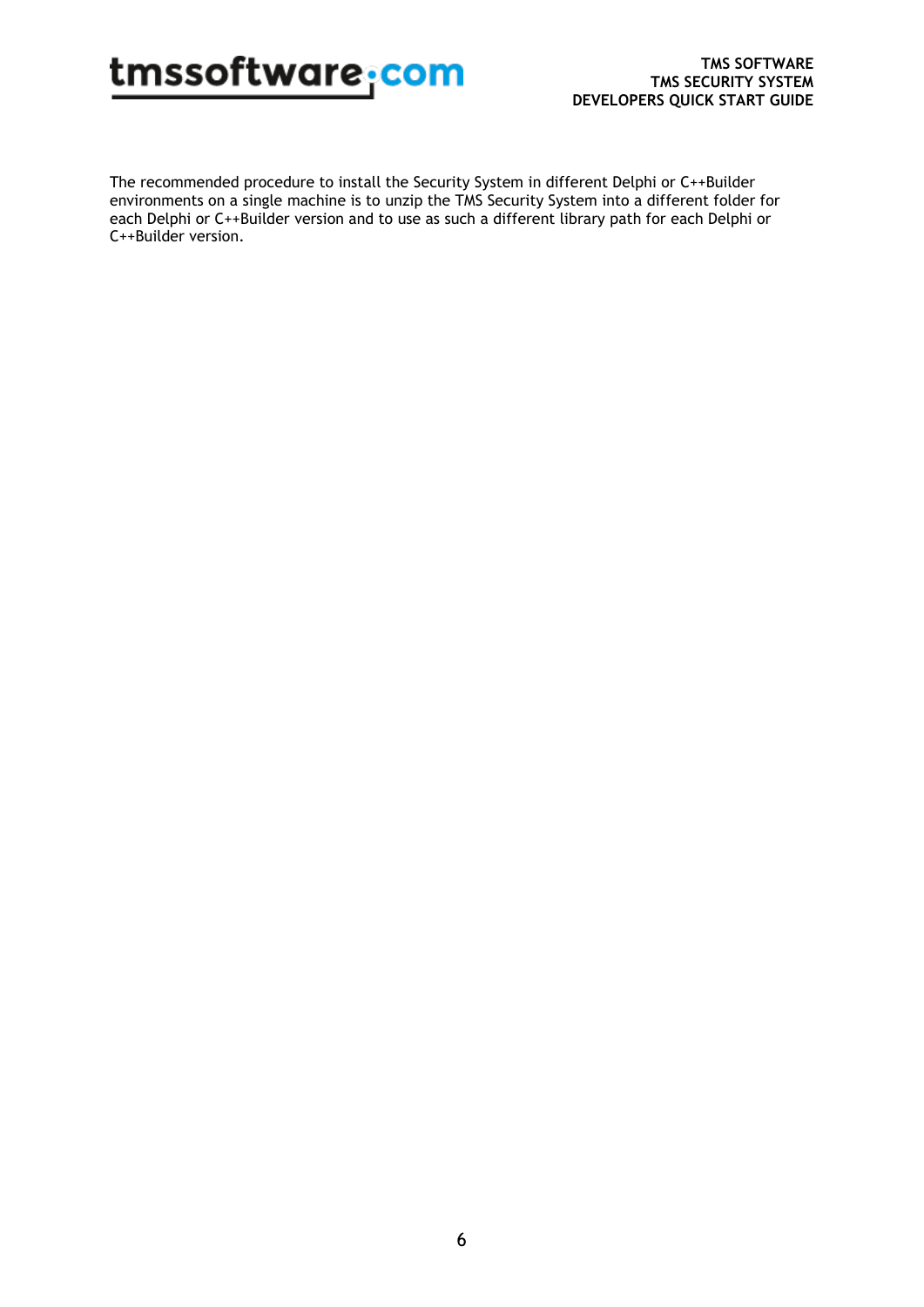## <span id="page-6-0"></span>**Updates**

The TMS Security System comes with a full version cycle of free updates. A full version cycle means that from version x.y to version x+1.y, the updates are free. For example, if a registration starts at version v2.1, updates are free till version v3.1. The latest date of the updates can be seen after login on our website (see next section). This date reflects the exact file date of the latest update.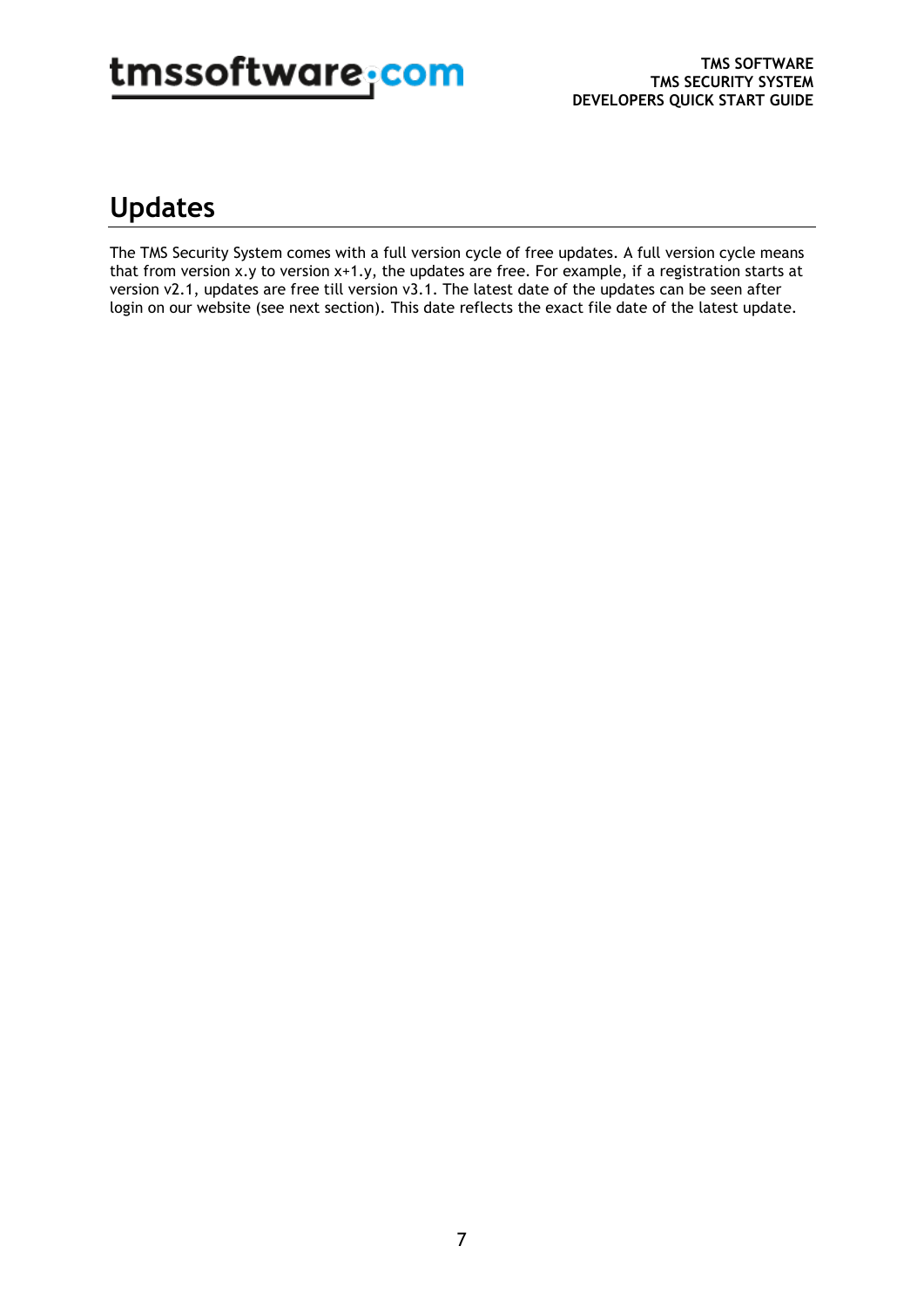## <span id="page-7-0"></span>**Support**

Support is available via [help@tmssoftware.com](mailto:help@tmssoftware.com)

Information about peer to peer newsgroups, support forum access and priority support email for registered users is available after login on our website.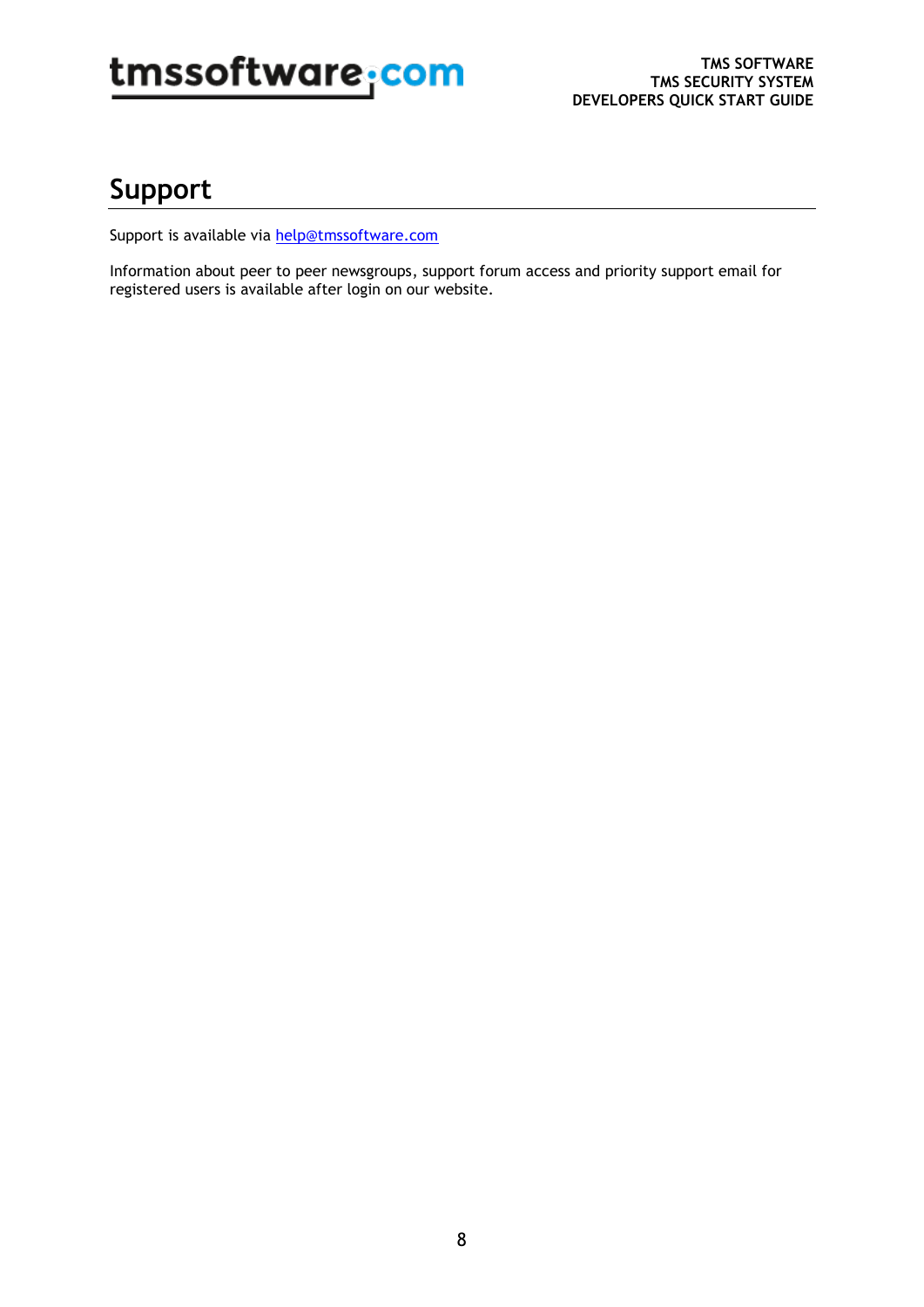## <span id="page-8-0"></span>**Website login**

Registered users of the TMS Security System receive a code with which it is possible to login on the website to obtain:

- Free updates for a full version cycle of the components.
- Discount offers on other products
- Access to additional documentation
- Access to samples projects

Login on the website is done with:

- Email with which you registered the TMS Edit Controls Pack
- Code that is sent by email with the first registered version

Direct link to login: <http://www.tmssoftware.com/site/login.asp>

| E.<br>my cart | sign in |  |
|---------------|---------|--|
| ABOUT SUPPORT |         |  |
|               |         |  |

#### **Important notes**

Keep this email and code in a safe place.

If for some reason, your registration email address changes, the only way to have this updated is by sending email to TMS software to request for a change. The email **must** be sent from the original email address and specify the new address to change to.

Make sure to use an email account that can handle file attachments up to 2.0MB.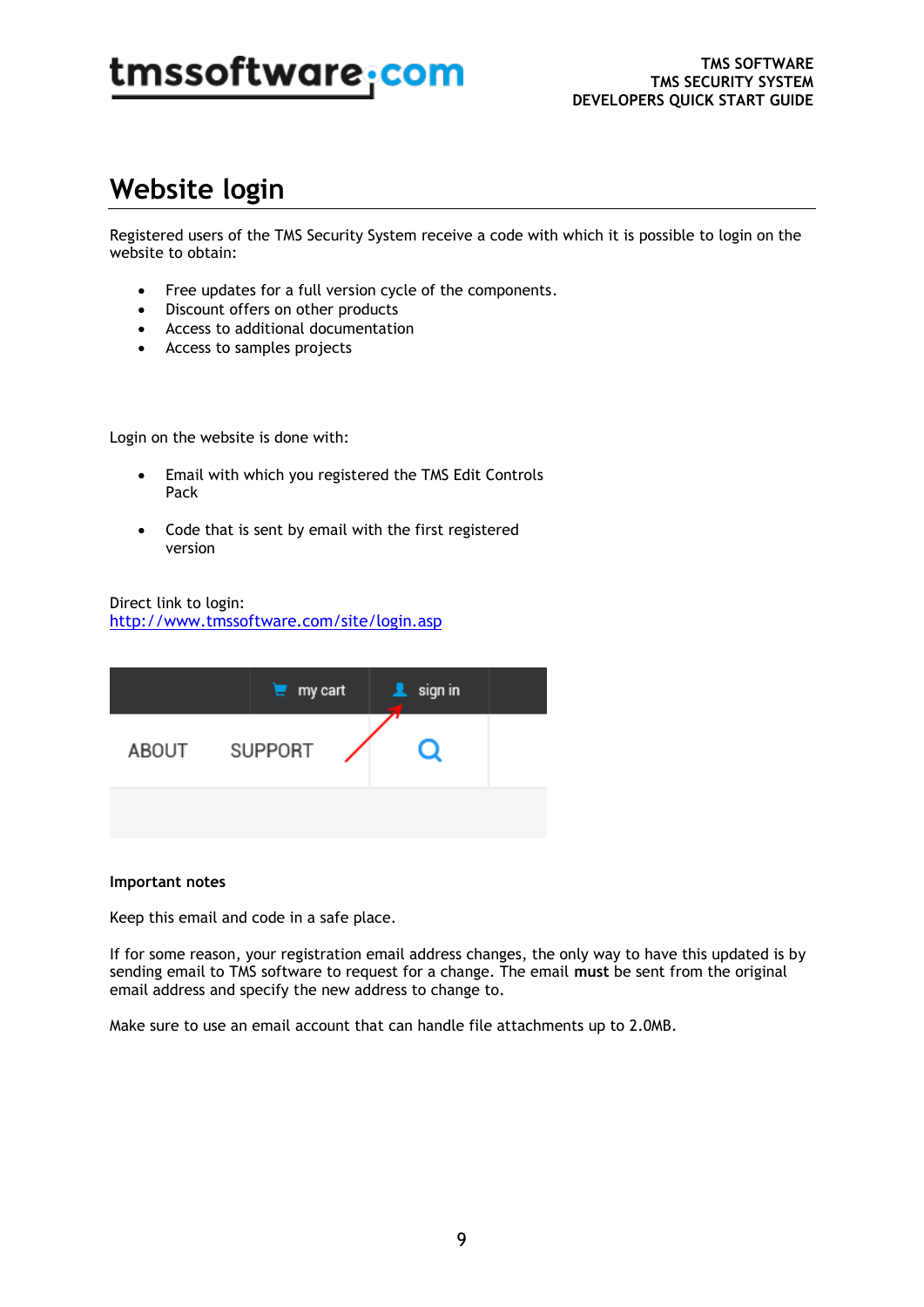## <span id="page-9-0"></span>**License agreement**

The TMS Security System is available with two licensing schemes, a single developer license and a site license. The details of the two license types are below:

### <span id="page-9-1"></span>TMS Security System single developer license

The single developer license of the component gives you the right to:

- Using the component(s) for development of applications or any type of software module in general by a single developer within the company holding the license.
- Sell any commercial compiled application with the control, published by the company holding the license
- Make modifications to the source code of component for own use.
- Use the component and source code on all development systems used by the developer assigned by the company holding the license.
- Request future versions of the component at any time either through the web or by email for a full version cycle of the component.
- Access to priority email support by the single developer assigned by the company holding the license.
- Sell any number of applications in any quantity without any additional run-time fees or royalties required.

The license agreement prevents you from:

- Distributing parts or full source code of any component from TMS software.
- Using parts or full source code of components from the TMS software for creating any type of other components that are distributed or sold with or without source code.
- Changing the source code of any component from TMS software and sell or distribute this as a modified product.
- Creating a descendant compiled product such as OCX or ActiveX control and sell or distribute this as a product.
- Using the control in applications sold with different publisher name than the company holding the license.
- Transfer the license to any other developer than the original registered developer
- Using the components by multiple developers in the company holding the license

### <span id="page-9-2"></span>TMS Security System site license

The site license of the component gives you the right to:

- Using the component(s) for development of applications or any type of software module in general by a single developer within the company holding the license.
- Sell any commercial compiled application with the control, published by the company holding the license
- Make modifications to the source code of component for own use.
- Use the component and source code on all development systems used by the developer assigned by the company holding the license.
- Request future versions of the component at any time either through the web or by email for a full version cycle of the component.
- Access to priority email support by the single developer assigned by the company holding the license.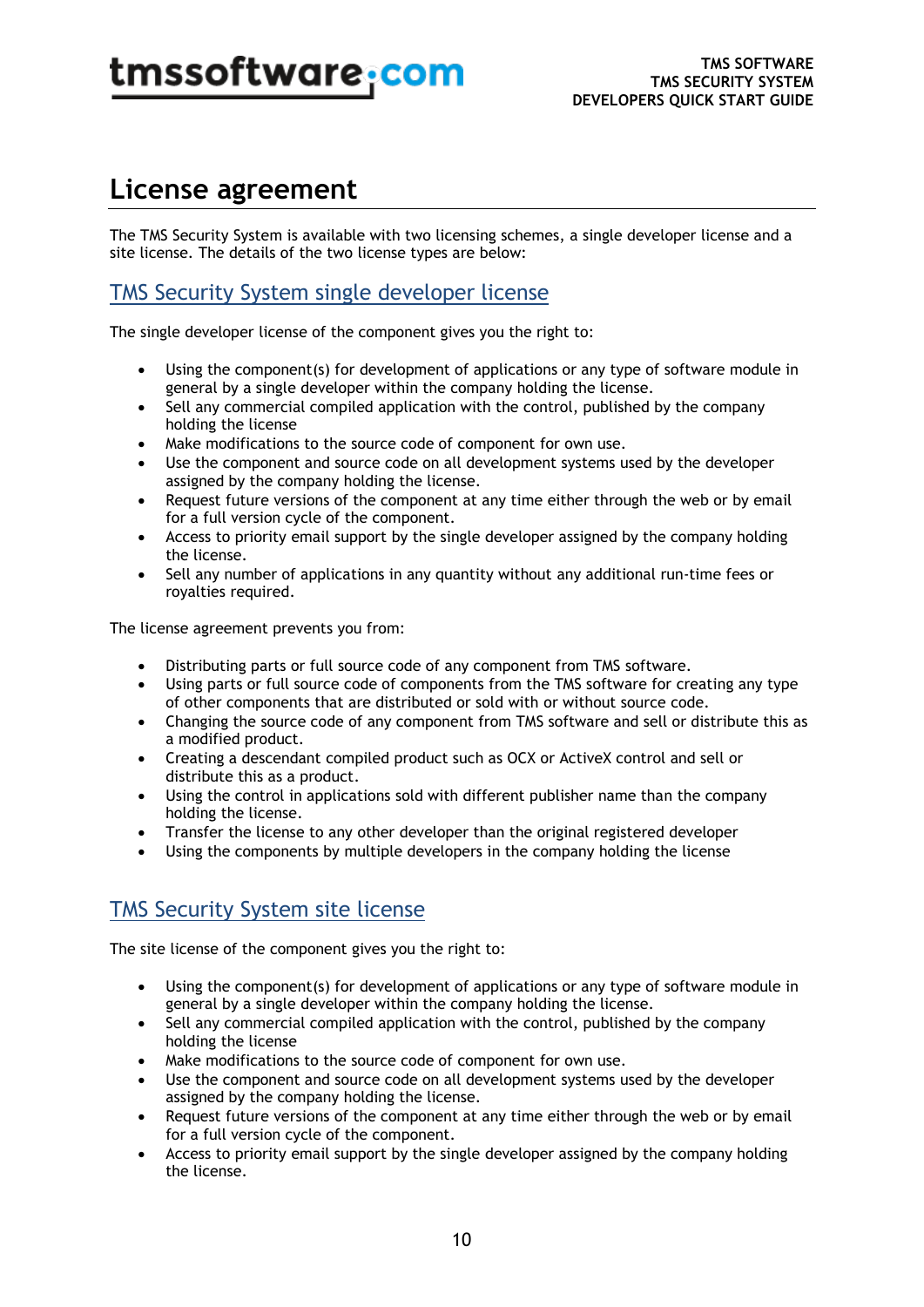- Sell any number of applications in any quantity without any additional run-time fees or royalties required.
- Change at any time the number of developers using the TMS software components within the company holding the license.
- Notify TMS software at any time to allow new developers within the company to access the priority email support.
- Allow any number of developers within the company holding the license to access the web based interface for obtaining product updates.

The site license agreement prevents you from:

- Distributing parts or full source code of any component from TMS software.
- Using parts or full source code of components from the TMS software for creating any type of other components that are distributed or sold with or without source code.
- Changing the source code of any component from TMS software and sell or distribute this as a modified product.
- Creating a descendant compiled product such as OCX or ActiveX control and sell or distribute this as a product.
- Using the control in applications sold with different publisher name than the company holding the license.
- Transfer the license to any other developer not working for the company holding the license.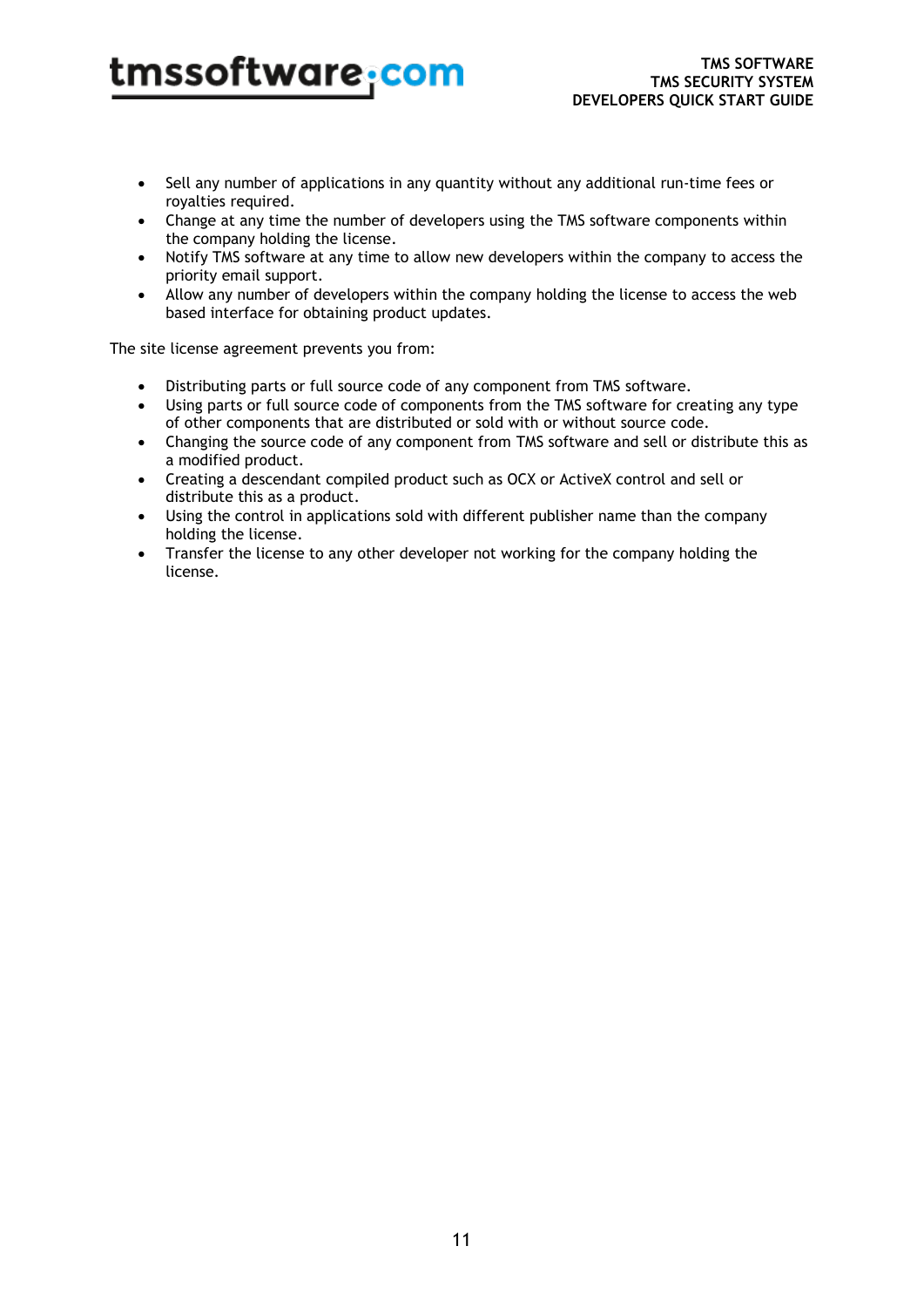## <span id="page-11-0"></span>**Termination of license**

The license agreement terminates immediately after violation of any of the terms and conditions described. A termination of the license means that the company has no longer any rights to use the components for development, sell applications using the components, obtain free updates of the components and is no longer entitled to email support or any other form of support.

The company or developer holding the license is responsible for respecting the terms and conditions of the license agreement and shall thus make sure that no other person has access to the TMS Components to use these for any purposes that violate the license agreement.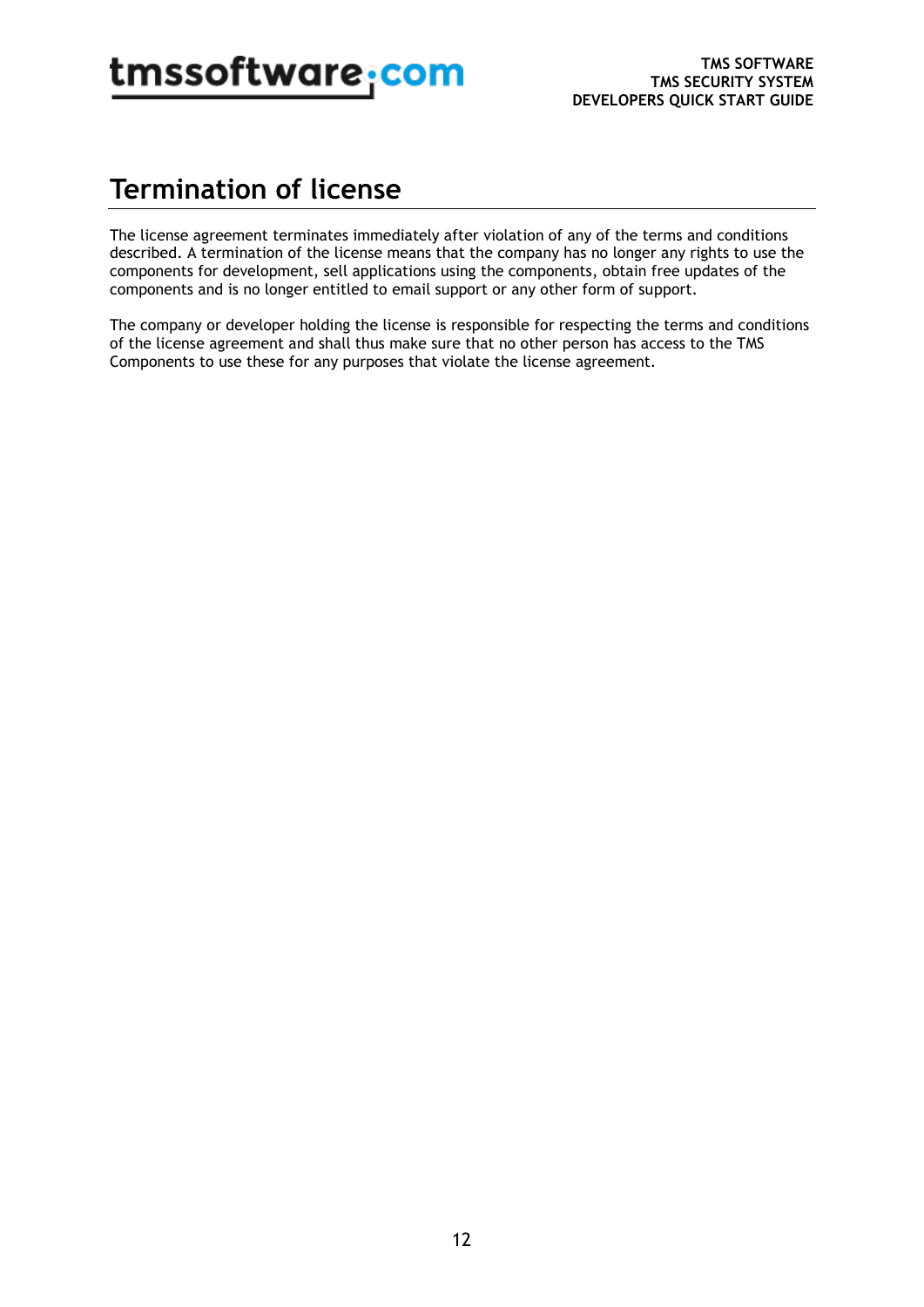## <span id="page-12-0"></span>**Component Overview**

The TMS Security System is a set of component that facilitates management of user-rights in applications. Handling user-rights is done by login / logout of users in the application and controlling at component level what components are enabled / visible / editable for the profile of the user that logged in.

The TuilSecurityManager is the core of the security system. Only one is required in any project. It keeps track of who is logged in and what permissions they have. Other components in the security system connect to this component to do their duties.

The Security Manager requires six tables to track what accesses are available and who has them. Each table is broken into a Bindary. A binary sets the relationship between fields in the various tables and information needed for the Security System. There are 3 bindaries: UserBindary, GroupBindary and PermissionBindary. The UserBindary has a UserPermissions bindary, and the GroupBindary has GroupPermissions and GroupMembership bindaries. Each bindary connects to a DataSource, representing the data held by that bindary.

Table and field structure used in the Security System:

#### **User table**

UserID : index field for users (can be string or integer field) LoginName : user login name (string field) FullName : user full name (string field) Password : user password (string field) LastAccess : last user access date (date field or datetime field) Enabled : user enabled (boolean field) CreatedDate : user creation date (date field or datetime field) LastAccTime : last user access time (time field or datetime field) CreatedTime : user creation time (time field or datetime field) AccessCount : nr. of logins of user (numeric field)

#### **User Access table**

ID : index field (numeric) (if required) UserName: user login name (string field) Permission: policy name (string field)

#### **Groups table**

GroupID : index field (numeric) (if required) GroupName : name of group (string field) Description : group description (string field)

#### **Group Access table**

GroupName : name of group (string field) Permission : policy name (string field)

#### **Group members table**

UserName : name of user in the group (string field) GroupName : name of group user belongs to (string field)